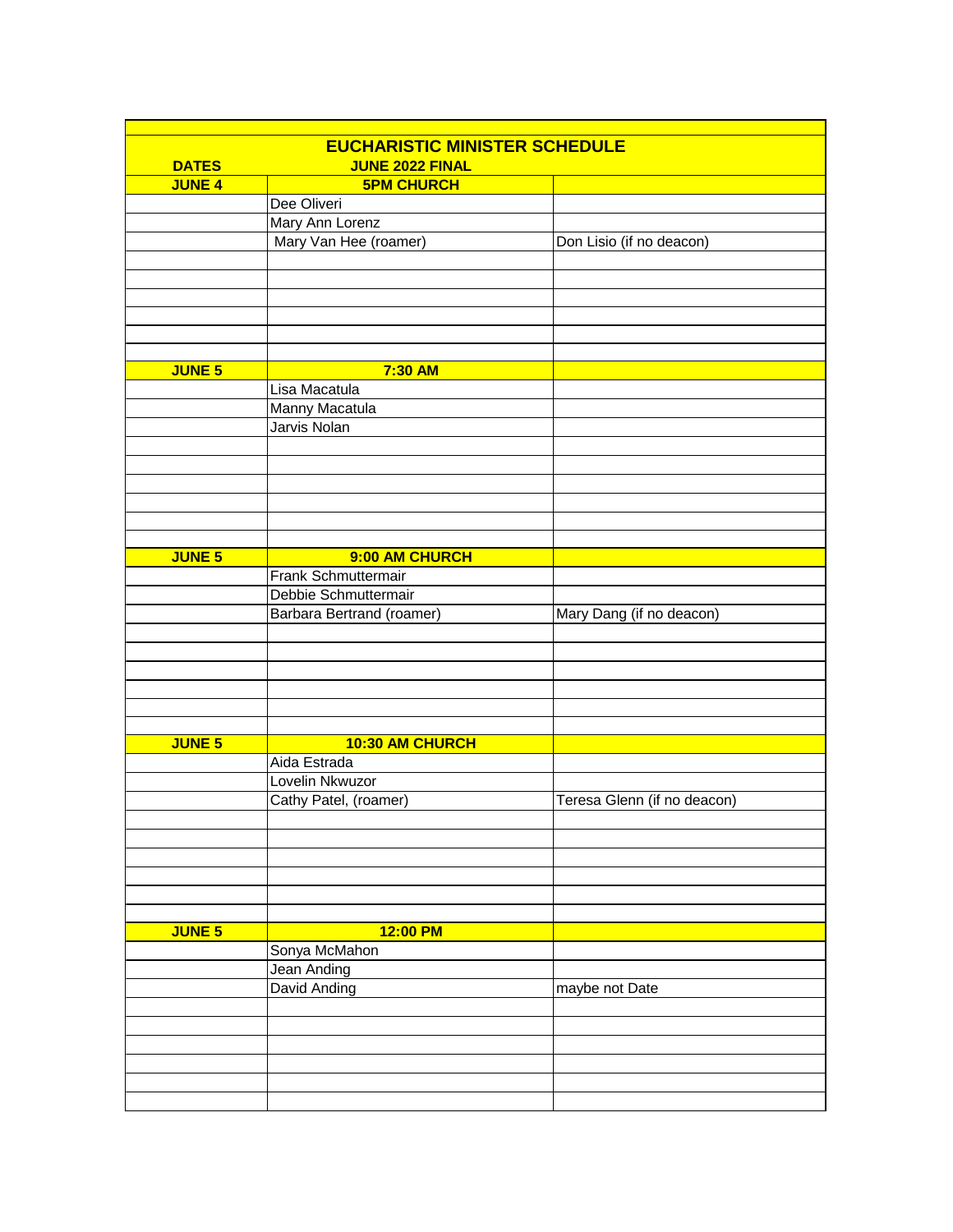| <b>DATES</b>   | <b>Eucharistic Minister Schedule</b><br><b>JUNE 2022 FINAL</b> |                                        |  |
|----------------|----------------------------------------------------------------|----------------------------------------|--|
| <b>JUNE 11</b> | 5:00 PM CHURCH                                                 |                                        |  |
|                | Mary Lou Betts                                                 |                                        |  |
|                | <b>Bill Betts</b>                                              |                                        |  |
|                | Noreen Blair                                                   | Noreen Blair (if no deacon)            |  |
|                | Agnes Kopacz (roamer)                                          |                                        |  |
|                |                                                                |                                        |  |
|                |                                                                |                                        |  |
|                |                                                                |                                        |  |
|                |                                                                |                                        |  |
|                |                                                                |                                        |  |
|                |                                                                |                                        |  |
| <b>JUNE 12</b> | 7:30 AM                                                        |                                        |  |
| Capt           | Sandy Derham                                                   |                                        |  |
|                | Joe Phillips                                                   |                                        |  |
|                | <b>David Olivet</b>                                            |                                        |  |
|                |                                                                |                                        |  |
|                |                                                                |                                        |  |
|                |                                                                |                                        |  |
|                |                                                                |                                        |  |
|                |                                                                |                                        |  |
|                |                                                                |                                        |  |
| <b>JUNE 12</b> | 9:00 CHURCH                                                    |                                        |  |
|                | Carol Maher                                                    |                                        |  |
| Capt           | <b>Jill Fellows</b>                                            |                                        |  |
|                |                                                                |                                        |  |
|                | Mary Van Hee (roamer                                           | Lea Gomez (if no deacon)               |  |
|                |                                                                |                                        |  |
|                |                                                                |                                        |  |
|                |                                                                |                                        |  |
|                |                                                                |                                        |  |
|                |                                                                |                                        |  |
|                |                                                                |                                        |  |
| <b>JUNE 12</b> | 10:30 AM CHURCH                                                |                                        |  |
| Capt           | <b>David Siesel</b>                                            |                                        |  |
|                | Sherri Boudreau                                                |                                        |  |
|                | Jackie Kramer (roamer)                                         | Connor Sullivan (if no deacon)         |  |
|                |                                                                |                                        |  |
|                |                                                                |                                        |  |
|                |                                                                |                                        |  |
|                |                                                                |                                        |  |
|                |                                                                |                                        |  |
|                |                                                                |                                        |  |
|                |                                                                |                                        |  |
| <b>JUNE 12</b> | 12:00 PM                                                       | Please sign in if you are a substitute |  |
| Capt           | Herb Baker                                                     | $\overline{c}$                         |  |
|                | Barbara Shaw                                                   |                                        |  |
|                | Irene Yutadco                                                  |                                        |  |
|                |                                                                |                                        |  |
|                |                                                                |                                        |  |
|                |                                                                |                                        |  |
|                |                                                                |                                        |  |
|                |                                                                |                                        |  |
|                |                                                                |                                        |  |
|                |                                                                |                                        |  |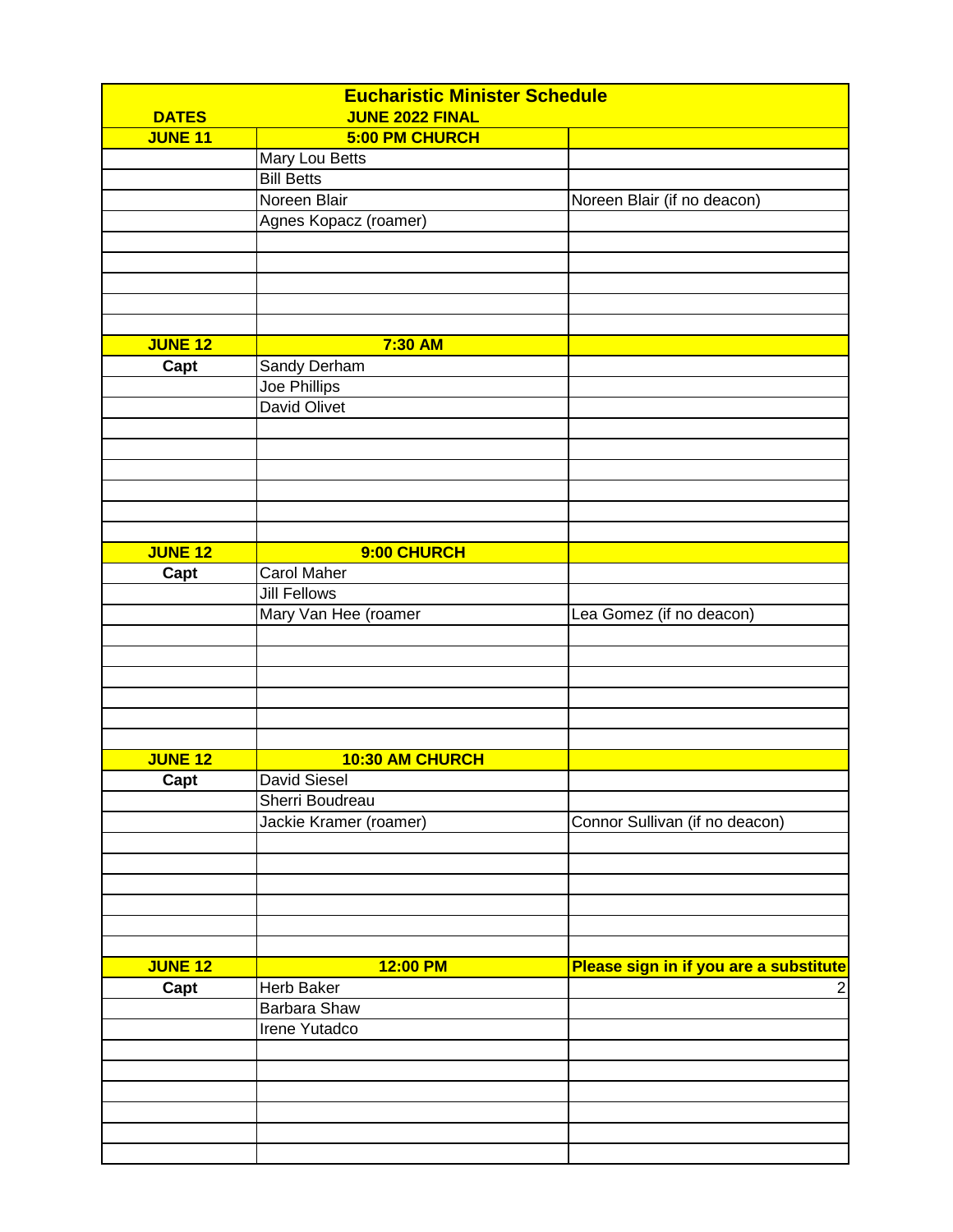| <b>Eucharistic Minister Schedule</b> |                            |                                |  |  |
|--------------------------------------|----------------------------|--------------------------------|--|--|
| <b>DATES</b>                         | <b>JUNE 2022 FINAL</b>     |                                |  |  |
| <b>JUNE 18</b>                       | 5:00 PM CHURCH             |                                |  |  |
|                                      | Mike McGhee                |                                |  |  |
|                                      | Sherri McGhee              |                                |  |  |
|                                      | Don Lisio                  |                                |  |  |
|                                      | Wes Whittemore, roamer     |                                |  |  |
|                                      |                            |                                |  |  |
|                                      |                            |                                |  |  |
|                                      |                            |                                |  |  |
|                                      |                            |                                |  |  |
|                                      |                            |                                |  |  |
| <b>JUNE 19</b>                       | 7:30 AM                    |                                |  |  |
|                                      | Don Schmidt                |                                |  |  |
|                                      | Pat Schmidt                |                                |  |  |
|                                      | Sue Mansour                |                                |  |  |
|                                      |                            |                                |  |  |
|                                      |                            |                                |  |  |
|                                      |                            |                                |  |  |
|                                      |                            |                                |  |  |
|                                      |                            |                                |  |  |
|                                      |                            |                                |  |  |
| <b>JUNE 19</b>                       | 9:00 AM CHURCH             |                                |  |  |
|                                      | Vickie Wilson              |                                |  |  |
|                                      | Arleen Amado               |                                |  |  |
|                                      | Larry Campitiello (roamer) | Mary Dang (if no deacon)       |  |  |
|                                      |                            |                                |  |  |
|                                      |                            |                                |  |  |
|                                      |                            |                                |  |  |
|                                      |                            |                                |  |  |
|                                      |                            |                                |  |  |
|                                      |                            |                                |  |  |
| <b>JUNE 19</b>                       | 10:30 AM CHURCH            |                                |  |  |
|                                      | Teresa Glenn               |                                |  |  |
|                                      | Richard Estrada            |                                |  |  |
|                                      | Lovelin Nkwuzor (roamer)   | Sherri Boudreau (if no deacon) |  |  |
|                                      |                            |                                |  |  |
|                                      |                            |                                |  |  |
|                                      |                            |                                |  |  |
|                                      |                            |                                |  |  |
|                                      |                            |                                |  |  |
|                                      |                            |                                |  |  |
| <b>JUNE 19</b>                       | 12:00 PM                   |                                |  |  |
|                                      | Cyril Barcenal             |                                |  |  |
|                                      | Dotty Orman                |                                |  |  |
|                                      | Al Lumanog                 |                                |  |  |
|                                      |                            |                                |  |  |
|                                      |                            |                                |  |  |
|                                      |                            |                                |  |  |
|                                      |                            |                                |  |  |
|                                      |                            |                                |  |  |
|                                      |                            |                                |  |  |